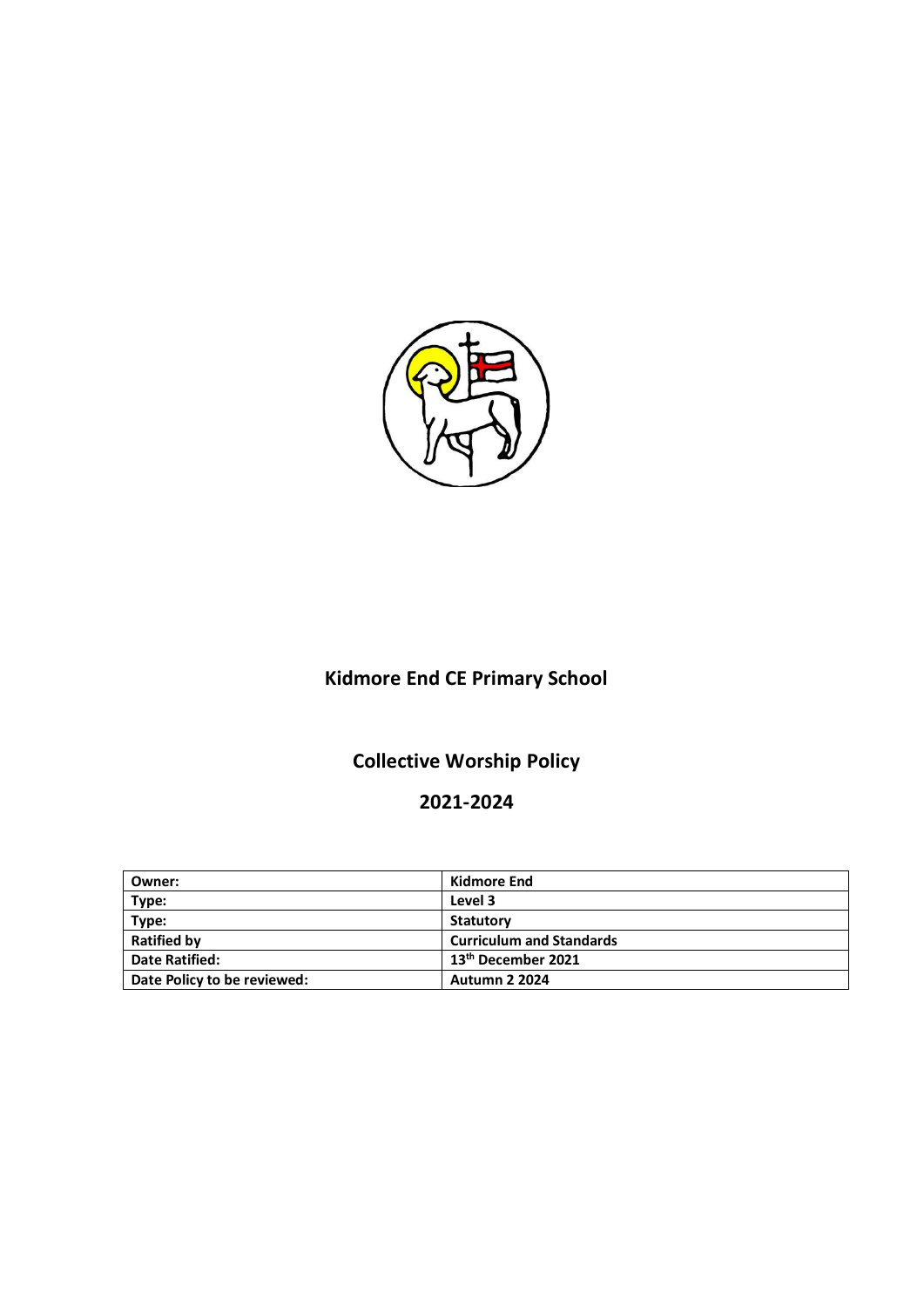#### **Introduction**

Collective Worship plays an important part in the life of Kidmore End School. It is an oasis in the school day when children meet together in a calm and peaceful atmosphere and where all present are given the opportunity to reflect and participate. It is 'quality time' and represents something special and separate from ordinary school routine.

The 1988 Education Reform Act states that Collective Worship should be part of a broad and balanced curriculum which promotes the spiritual, moral, cultural, mental and physical development of pupils and society. All maintained schools must provide a daily act of Collective Worship for all registered pupils. Worship here is consistent with the principles and practices of the Church of England and is therefore Christian, in character in keeping with the traditions of our local parish, St John the Baptist, Kidmore End.

The ethos of the school, encompassing all that we stand for, is reflected in and expressed through Collective Worship. Collective Worship also reflects our school vision statement:

# **Kidmore End School is an inclusive learning community where everyone can realise their unique potential as an independent learner.**

Our school is a place where:

- We ask questions and learn from our mistakes
- We are resourceful, responsible and respectful
- We share our gifts and contribute to our community
- Everyone is valued and recognised as a child of God

#### **The Purpose of Collective Worship**

- To reflect on God's magnificence, and praise and worship him
- To give thanks for his blessings
- To ask for his help in our lives and work

We do this by

- Meeting to acknowledge and reflect on God, the world we inhabit and the mystery and wonder of our surroundings
- Celebrating occasions and achievements and the shared values of the community
- Learning how symbolism is used in Christianity and other world religions
- Reflecting on what being a Christian means to us in terms of behaviour, values and religious practice;
- Learning more about our faith through Bible stories and stories with a moral
- Thinking about difficult questions and issues, and the Christian response to them.
- Sharing in experiences of e.g. sadness, excitement, joy, thankfulness, togetherness and challenge
- Experiencing silence, stillness, meditation, contemplation and prayer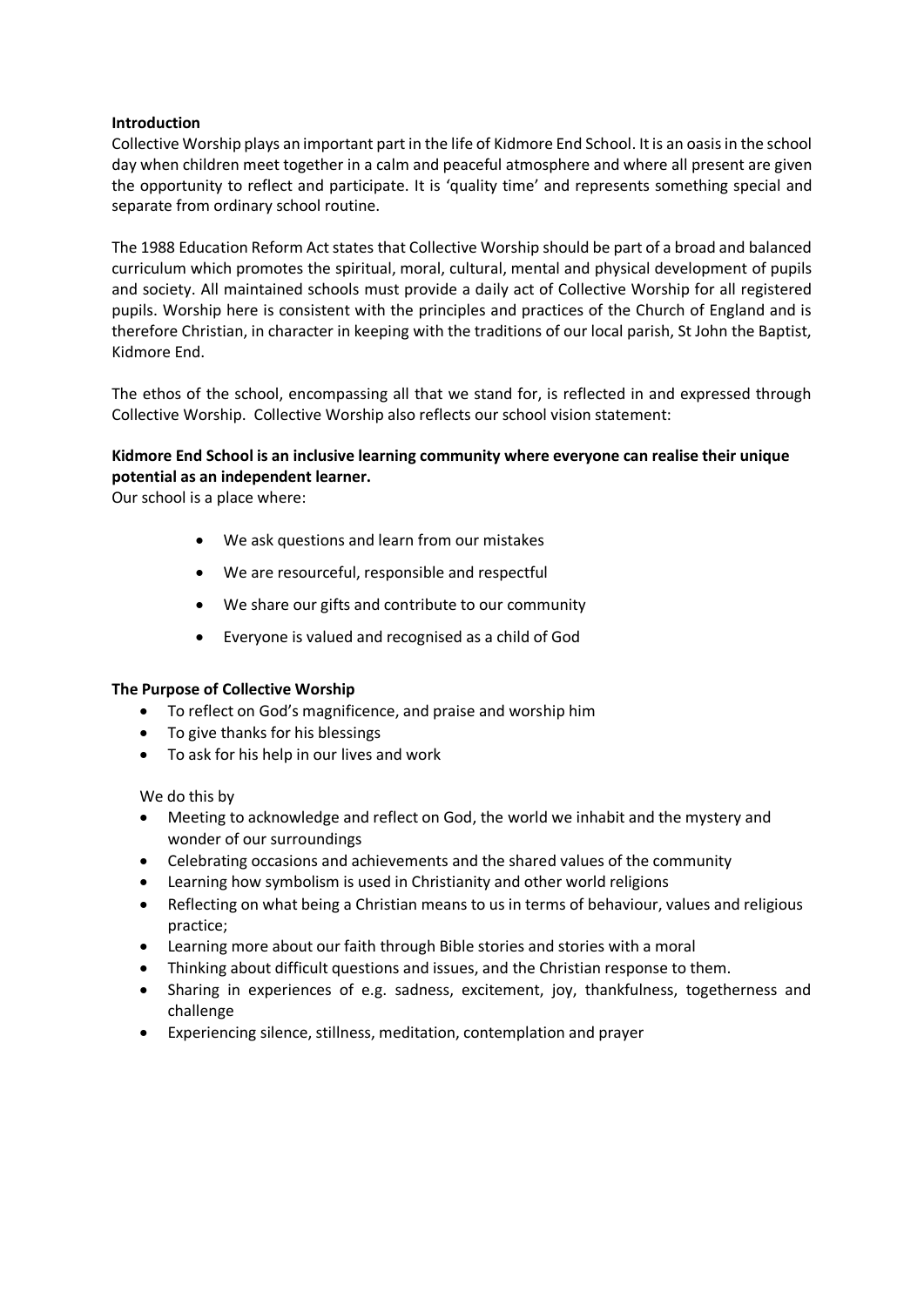### **Our Values**

Through the school year, we reflect on our core values, which have been agreed by our school community. We use the 'Values for Life' resource as a basis for ensuring that our values are linked to biblical stories, particularly those from the life of Jesus, but also draw on a wide range of materials to ensure contemporary and real-life examples of our values in action, which are reflective of the diversity of our society.

There are three fundamental principles underlying the provision of our acts of Collective Worship. These principles are:

- 1. Collective worship contributes to the spiritual, moral, social and cultural development of pupils
- 2. Collective worship is inclusive in nature
- 3. Collective worship is educational

### **Spiritual, Moral, Social & Cultural**

Acts of collective worship will aim to:

- nurture and maintain the dignity of the image of God in human beings through working for social justice and encouraging students to consider the needs of others through charitable service;
- nurture reflection, meditation and prayer;
- provide pupils with opportunities to explore the spiritual dimension of their lives through music, images and words.
- provide a sense of occasion that separates them from the rest of the school day;
- foster an appreciation of the natural created world and our shared responsibilities for maintaining it;
- develop clear partnerships between worship in the Academy and the wider community.

#### **Inclusive**

Our understanding of Christianity is that it is an inclusive faith which mirrors the attitude of Christ in the Gospels. The School and Academy Trust thus welcomes students and staff of all faiths and of none. Through their Christian character our acts of collective worship will:

- recognise and celebrate the diversity of cultures, lifestyles and faiths which exist in our school and local community;
- have an atmosphere in which everyone feels valued and safe;
- be appropriate for every student to attend
- focus on issues and experiences which are relevant to the pupils;
- $\bullet$  foster active roles of pupils, parents and members of the local community in preparation, participation and leadership.

#### **Educational**

Our acts of collective worship will aim to provide wider opportunities to:

- reflect the aims of the school, and foster wide ownership of our core values;
- assist learners to have increased awareness and to reflect upon fundamental issues about life;
- enhance, complement and extend curricular work;
- develop learners' understanding of the Christian faith and Anglican practice through appropriate Biblical and liturgical content;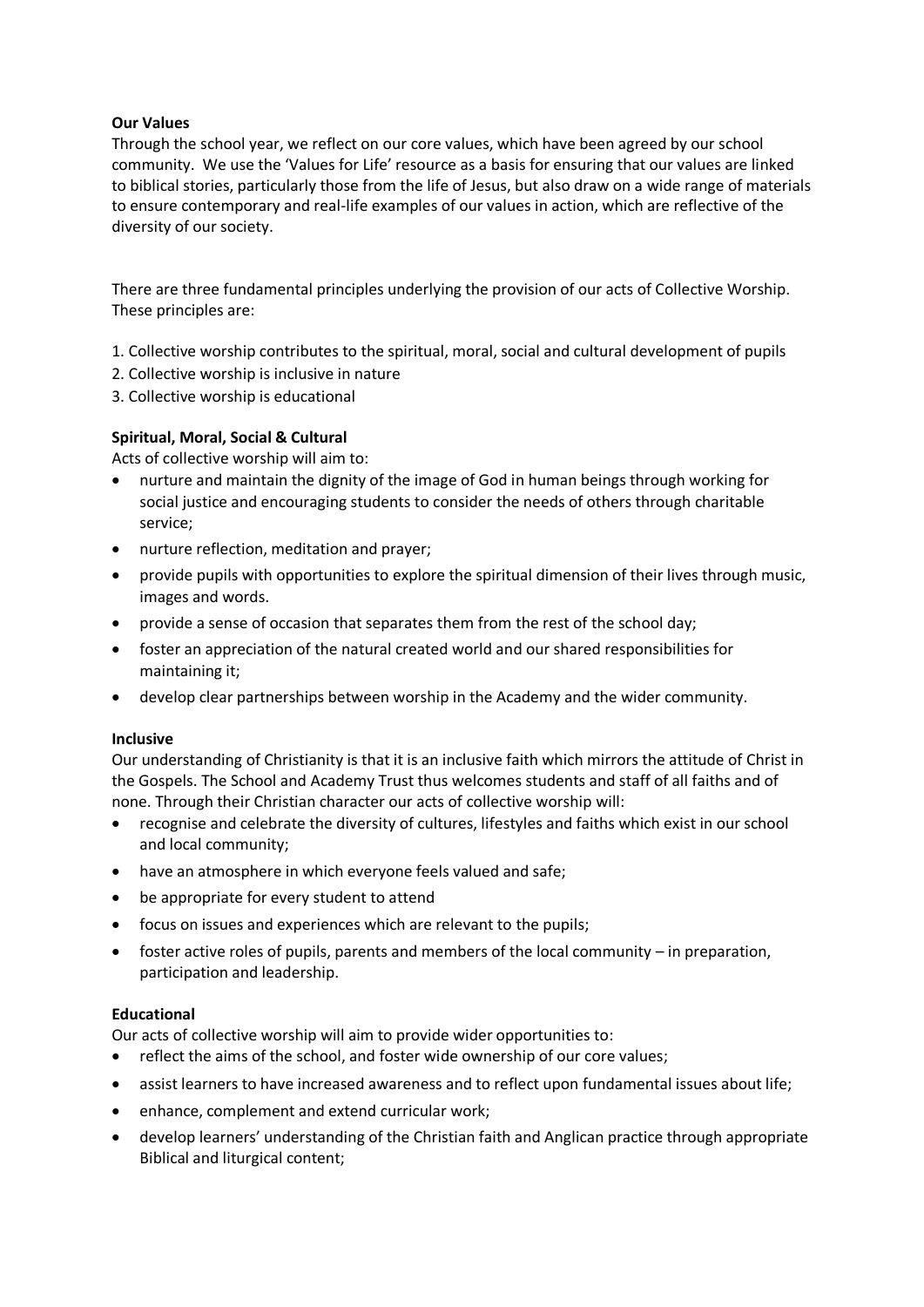- identify opportunities for Christian celebration which can be associated with other main school events;
- this will include scope to celebrate the academic, social, personal and wider achievements of pupils;

#### **The Format of Collective Worship**

Collective worship may be experienced as a whole school, key stage or class. Here is the current format of our week of worship.

| Day       | Content                                       | Led by                      |
|-----------|-----------------------------------------------|-----------------------------|
| Monday    | <b>Celebration Assembly</b>                   | HT                          |
|           | Prayers of Praise and Thanksgiving.           |                             |
|           | Hymn or song                                  |                             |
| Tuesday   | Separate Key Stage Assemblies.                | <b>Staff</b>                |
|           | Prayer, Hymn or song                          |                             |
| Wednesday | Whole school values assembly                  | HT                          |
|           | Prayer, Hymn or song                          |                             |
| Thursday  | Special Days/Events and News around the world | <b>Staff</b>                |
|           | linked to our values                          |                             |
| Friday    | Whole school values assembly                  | <b>Revd James Stickings</b> |
|           | Prayer, Hymn or song                          |                             |

### **Prayer**

Prayers are said at every assembly and children are invited to join in. Children are invited to learn the words of the Lord's Prayer and are taught how to respond to the blessing.

#### **Church Services**

We value our link with St John the Baptist Church, and hold services there at Easter, Harvest Festival, Christmas and at the end of the summer term. The services are usually led by the pupils, but the Rector leads our prayers. We also have termly school assemblies in church and pupils take part in village services such as Remembrance Sunday and Christingle.

#### **Withdrawal**

The 1988 Education Act states that parents have the right to withdraw their child from Collective Worship. Any parent wishing to act upon this withdrawal must make a written application to the Head Teacher. Teachers also have the right of withdrawal (Circular 1/94)

## **Monitoring, Evaluation and Review**

The Governing Body will review this policy at least every three years and assess its implementation and effectiveness, with reference to guidance from both the Oxford Diocesan Schools Trust and the Diocese of Oxford. The policy will be promoted and implemented throughout the school.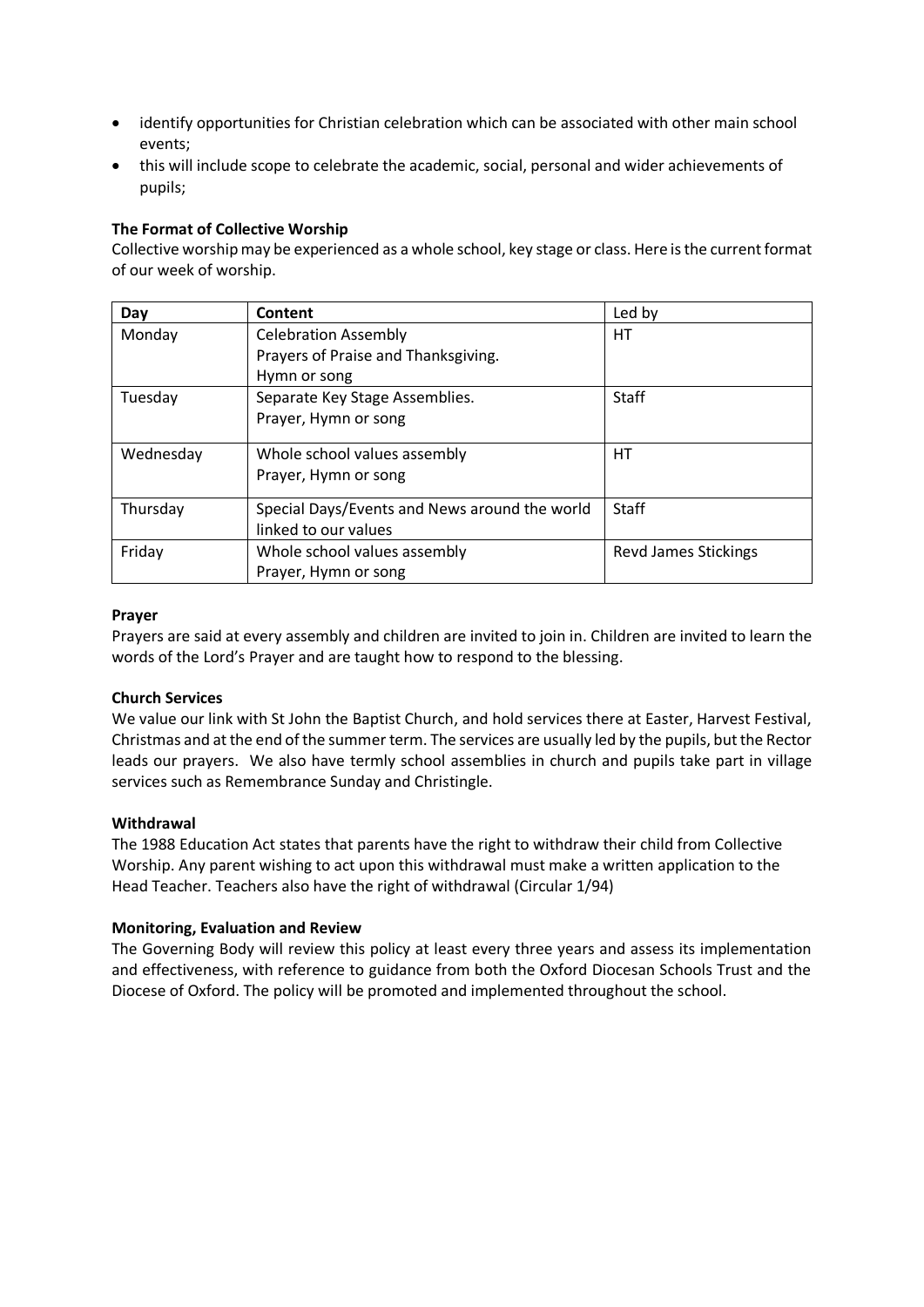#### **Appendix 1 – Oxford Diocesan Schools' Trust Guidelines on Implementation of Collective Worship**

Our assemblies are of a clearly Christian character, recognising the diversity of the Academy community, and provide occasions when pupils meet together in larger, more formal settings where a positive tone and focus for the day can be established. Pupils are given opportunities to reflect on relevant Christian, moral and spiritual issues, drawn from a variety of sources, thereby enriching their experience of life.

Some school staff will have a key role in the delivery of Assemblies and collective worship in the Academy. Both the Rector and worship coordinator will have a key role in providing a lead in this area, ensuring that Acts of Collective Worship in the school are of high quality, well-coordinated and delivered effectively, in line with these overall policy guidelines.

Assemblies are also an essential means of recognising and celebrating school values and achievements in their broadest sense. Within all assemblies students are recognised for their personal achievement, both school-based and in the community, and groups of pupils are also commended for their corporate achievements. Pupils are recognised in assemblies for effort, achievement and contribution to the school or local community.

Pupils are encouraged to play an active role in planning, preparing, presenting and responding to assemblies, thereby giving them a platform for positively contributing to the ethos of the school and for providing role models for other pupils. The involvement of pupils in assemblies, irrespective of race, gender, age or ability, is an effective vehicle for developing self-confidence and encouraging cooperation, respect and tolerance amongst all pupils.

- 1. Collective worship will:
- have a clear message
- be acceptable to the whole community, staff and students
- include a variety of elements at different times
- involve the students
- have a dedicated focus which signifies what is being reflected upon.
- provide a dedicated opportunity for students to reflect/respond to the input
- 2. In achieving a meaningful act of worship it is important to distinguish between worship and ritual. Rituals are a means of enabling worship and include:
- stories and sacred/secular readings
- songs, hymns and music
- dance and drama
- prayer, meditations and creative silence
- artefacts and natural materials
- students' contributions

The school will be aware of the timing of religious festivals and any specific requirements relating to them.

- 3. It can be helpful to consider three aspects:
- Experiences that have the character of pre-worship e.g. joy
- The essence of worship attending to the divine
- Consequences of worship e.g. moral and ethical values renewed and directed e.g. courage.